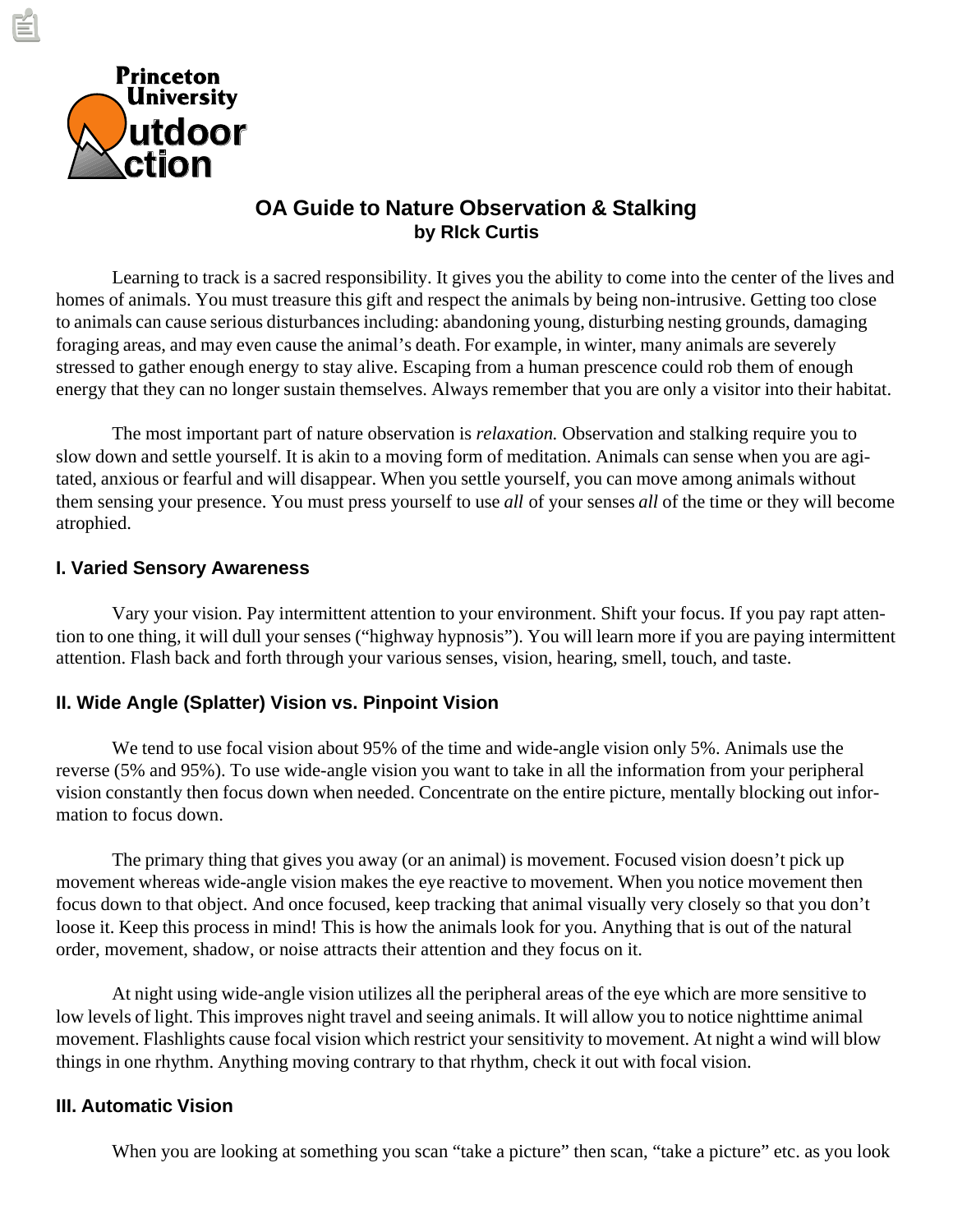across a landscape. When you look across that landscape again you tend to "take the same pictures" or focus on the same spots. The Blind Spots (dead air space) are the ones you miss. Over time the number of automatic snap shots decreases until you only see a few out of the whole scene. Eventually you really don't see it at all. *You must consciously fight dead air space all the time. Each time you look at a scene again look at it as something new.* Also, don't just look at solid objects (e.g. a tree); look through the spaces of the tree, between the branches. There may be a deer behind that tree that you will see if you look through it rather than looking at it.

#### **IV. Focused Hearing**

We have tremendous peripheral hearing with our ears on the sides of our heads, but poor focused hearing. Since we can't move our ears as many animals can, we don't have directional hearing. But we can increase our hearing by 10x by cupping our hands, thumbs up, behind our ears, with the elbows out. This creates a parabolic reflector which gathers the sound in to our ears. This technique is paramount in locating animals and finding out what lies ahead of you.

#### **V. What to Wear**

The least clothing for the weather is best. More skin exposure allows you to better feel the landscape. Camouflage the body. Clothing should be loose fitting so that you can move easily but not baggy to catch on things and make noise. Type of clothing depends on the weather. Dressing in layers is important to give you flexibility in controlling your dead air space = warmth. Wool is good because it repels water and will keep you warm even when wet. Cotton is fine in warm weather and is quiet. Avoid nylons because it "whistles" as you move. Plaids and checks or camouflage is good because it breaks up your outline. Earth tone colors are best. Footwear - Moccasins are best, then tennis shoes. (Bare feet are great if your feet can stand it). Sneakers are ok. Avoid lug soles. They are too stiff and don't give you any feeling/feedback from the ground.

#### **VI. Traveling**

Stalk and observe from downwind if you can. Also being downwind helps carry your noise away from the animal. Pick out the easiest route of travel. See what's ahead of you with wide- angle vision before you get there. Stick to the shadows. Avoid open patches of sun. Your shadow can give you away, especially over water. Use the wind or rain to cover the noise of your movement, but also be aware that predators are doing the same thing, so many animals are more aware at these times. Don't skyline yourself. Don't silhouette yourself against a light background; conform to the landscape. Use all your senses.

When looking around objects, lower yourself to your belly, ease around the base of the object and look. With grasses use the thick lower grass to hide your body. Ease up slowly from below into the thinner grass just until you can see in between the grass. This should break up your outline (check to make sure). Keep in mind that animals tend to look high (at the human level) for the most dangerous predator (you). Therefore, come out low. If you move brush pull it back over you. If you part brush with hands to "snake" through slowly, let it close slowly and not snap back. When going through saplings there can be a lot of movement. Go slowly and let the movement flow and imitate the wind moving the saplings. Move like a shadow, not like the wind; the wind makes too much noise.

#### **VII. Stalking**

We walks very inefficiently for the woods. Ee commit our foot before each step is even on the ground. We land heel first then roll onto the toe, using shins and stomach muscles. We lean forward and lead with our head. In order to maintain balance we need a larger straddle to support the weight. Thus the feet pitch out and with the body leaning forward, the head is down all the time looking to see where to put the next foot. The person presses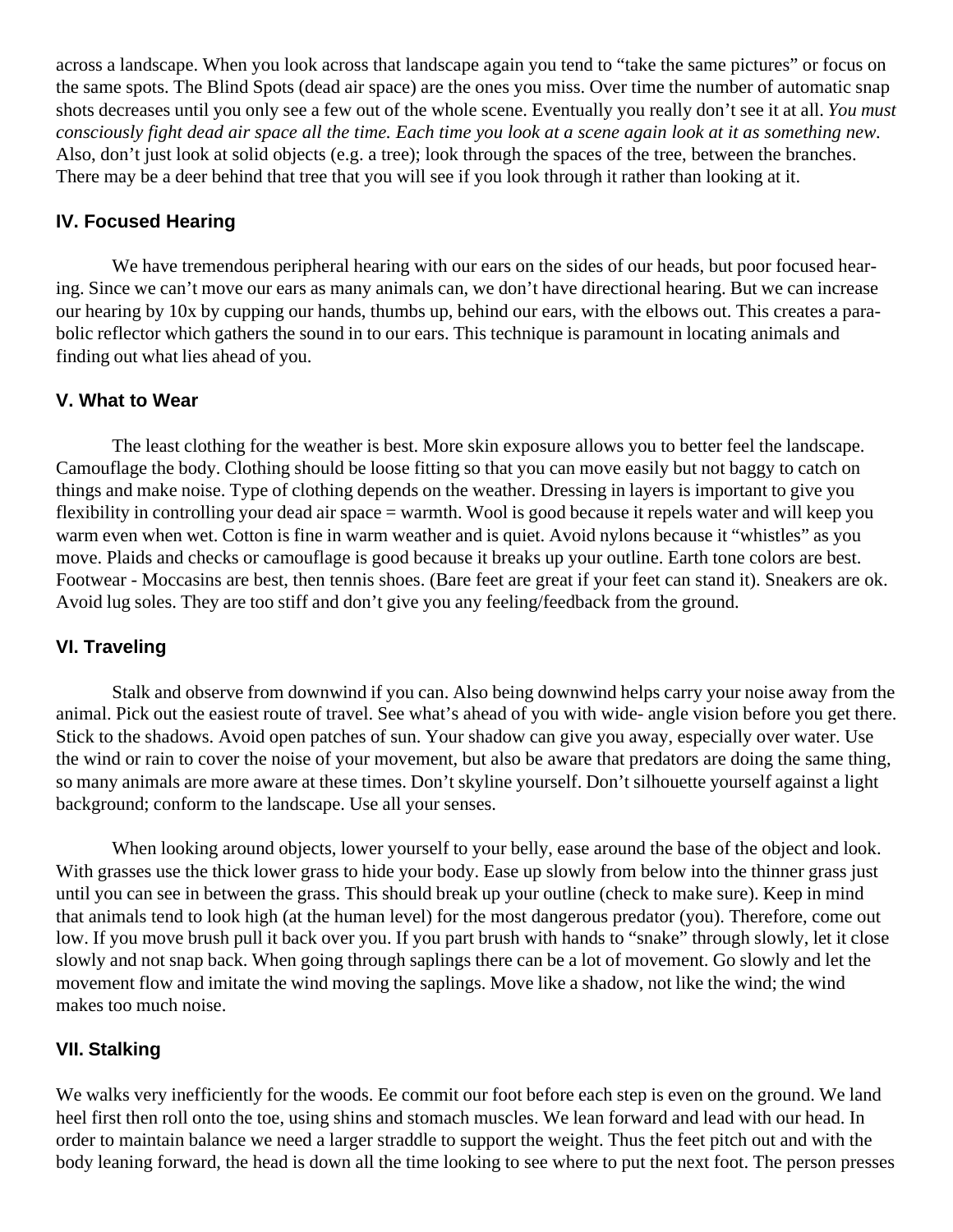the leg down with the calf muscles and pulls it up with the groin muscles. The heel slam jams up to the back leading to back trouble, ankle sprains, etc.

**1) Fox Walk** - This walk is the basic step for walking quietly in the wilderness. It has three basic parts which are diagramed below. This technique allows you to feel the surface of the ground and slowly compress, leaves, sticks etc. to minimize noise.

- 1. Lower the foot to land on the outside of the ball with light pressure.
- 2. Roll off the edge of the foot onto the ball laying the whole foot down still with only partial weight.
- 3. Place full weight on foot.

**2) Weasel Walk** - This step is similar to the Fox Walk. It can be used for quick travel and allows a great deal of flexibility in stooping, standing, rotating/pivoting, and moving sideways.

- 1. The body is over the thighs, knees bent.
- 2. Lower the foot to land on the outside of the ball with light pressure.
- 3. Roll of the edge of the foot onto the ball keeping the heel off the ground.
- 4. Place full weight on the ball. The heel can land but only for temporary balance.

In the weasel walk you should role play being a weasel. Keep quiet, keep the same speed as the Fox Walk but lower the body to keep the outline low to avoid being seen. Stalking an animal is a "chess game;" somtimes moving fast other times moving slowly. The Weasel Walk is the fast part of the chess game. This walk is an excellent way to build leg strength for stalking.

The "Weasel Exercise" do the weasel walk with a straight back for as long as is comfortable (approx. 1 minute) without straightening the legs. Take a day off the double your time, day off, double etc. up to doing it for several minutes.

**3) Fox Run** - This utilizes the same step pattern as the Fox Walk. In addition, as you hit on the outside of the ball and roll in, you bend your knee to take up the shock if impact. The faster you move, the more you commit your weight ahead of time, and the less "feeling" you do with each step. Therefore, themore you need to look at the ground ahead of you. You want to only allow for slight shoulder movement and very little arm swing.

**4) Stalk** - This step is *very* slow, about 1 minute per step. Minimize all body movement. With a perfect stalking step you can walk on low grass upright and touch a deer (*beware* some animals - raccoon etc. will bite if touched and animals may have rabies). There is a stalking walk, a crawl on all fours and a belly crawl.

#### **5) Aspects of Stalking -**

- 1. Slow
- 2. Every motion is flowing, nothing jumpy.
- 3. Compressing slowly press leaves etc. under feet controlling/limiting noise.
- 4. Freezing if the animal looks up you must stop in your position and hold it until the animal is no longer focused on you.

You must learn to use your entire body and feet as a receptor. Anything you brush against you must give with it and flow around it. Remember, animals see the jerkiness of movement. A slow flowing movement is natural, like the wind.

Look at the animal first and everything else second. Don't look at the ground - use your feet to feel the surface. By using wide-angle vision you will see trails to take and alternate routes. It is better to take 20 steps around a bush than 3 (noisy) steps through. Keep the animal in the center of your wide-angle vision.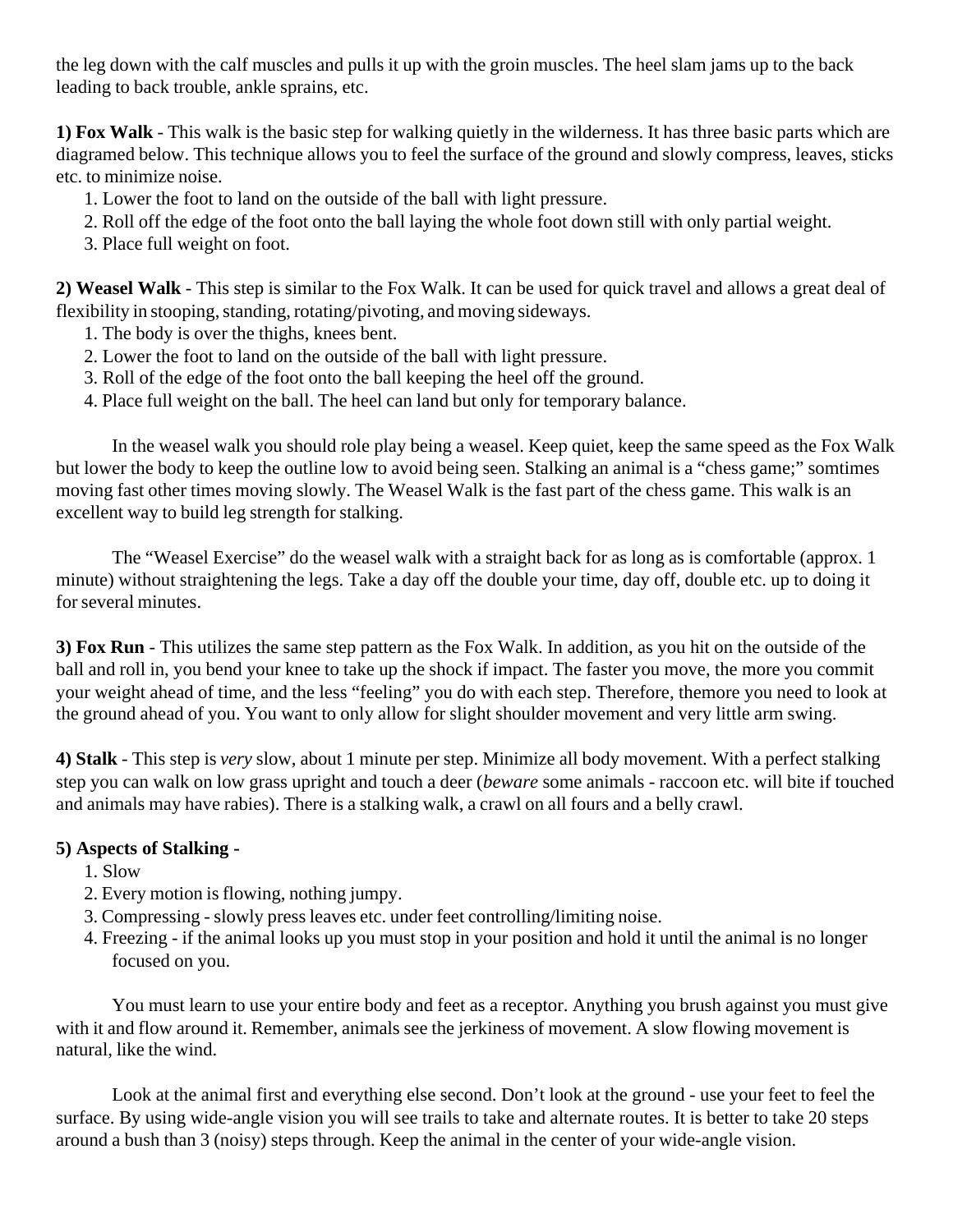#### **6) Stalking Technique -**

- 1. Take a step forward, moving from the middle of your body.
- 2. Shift your weight until the knee is over the toes,
- 3. then straighten up on that leg, unweighting on rear leg
- 4. as you straighten the rear heel lifts up,
- 5. with the rear toe pointed down, lift the knee up,
- 6. move the leg forward,
- 7. then knife the foot down to the ground, outer foot edge first, ankle twisted outward, drop knee to lower foot to ground.
- 8. Land on the edge of the foot at the ball, with no weight.
- 9. Roll to the inside of the ball, no weight.
- 10. Lower the heel, slowly compressing, no weight.
- 11. Drop toes, no weight.
- 12. Place a little weight on the entire surface.
- 13. Slowly increase to full weight.
- 14. If you crack something, stop all movement, count to 30 slowly before you start to move again. The noise isn't the problem, it's the repetitive movement. Sticks crack in the woods all the time, the animal will look up, if there is no movement it looks away. If it sees movement, it goes on the alert.
- 15. At 10 feet from an animal, close your mouth to eliminate teeth shine. Keep eyes squinted to avoid glistening and motion. If the weather is cold, breathe down over your lower lip so that your misty breath flows along your chest rather than out alongside your head.
- 16. You can stalk with your arms along your sides to eliminate human outline. With arms along the sides you can be a tree. Think like a tree. You can also use your arms to pull your legs up.

#### **7) Going from a Standing Stalk to a Crawl -** This is used if you need to move through a bush or under branches.

- 1. Slowly bend down.
- 2. Slip hands down along your body.
- 3. Drop one knee to the ground, hitting gently on the outside and rolling in, weight it.
- 4. Take hand on the same side as the knee and slice it down to the ground like a knife, sideways, landing on the outer edge of the hand and rolling in, weight it.
- 5. Knife the next hand down, roll it, weight it.
- 6. Place the last knee, roll it in, weight it.
- 7. Go into a slow diagonal walk.

### **8) Going to a Belly Crawl -**

- 1. Get both knees even,
- 2. Walk hands forward slowly until body is almost fully extended.
- 3. Slowly compress and lower, starting at the knees and working up to the belly and chest keeping the back arched.

### **9) From a Belly Crawl, Up -**

- 1. With hands even, press body back to knees.
- 2. Shift upper body over knees.
- 3. Rock back, lifting one knee off the ground.
- 4. Shift weight onto that leg and stand slowly.

### **VIII. Descenting**

**1) Internal** - be relaxed. Any tensions you have are released and sensed by animals. This is an important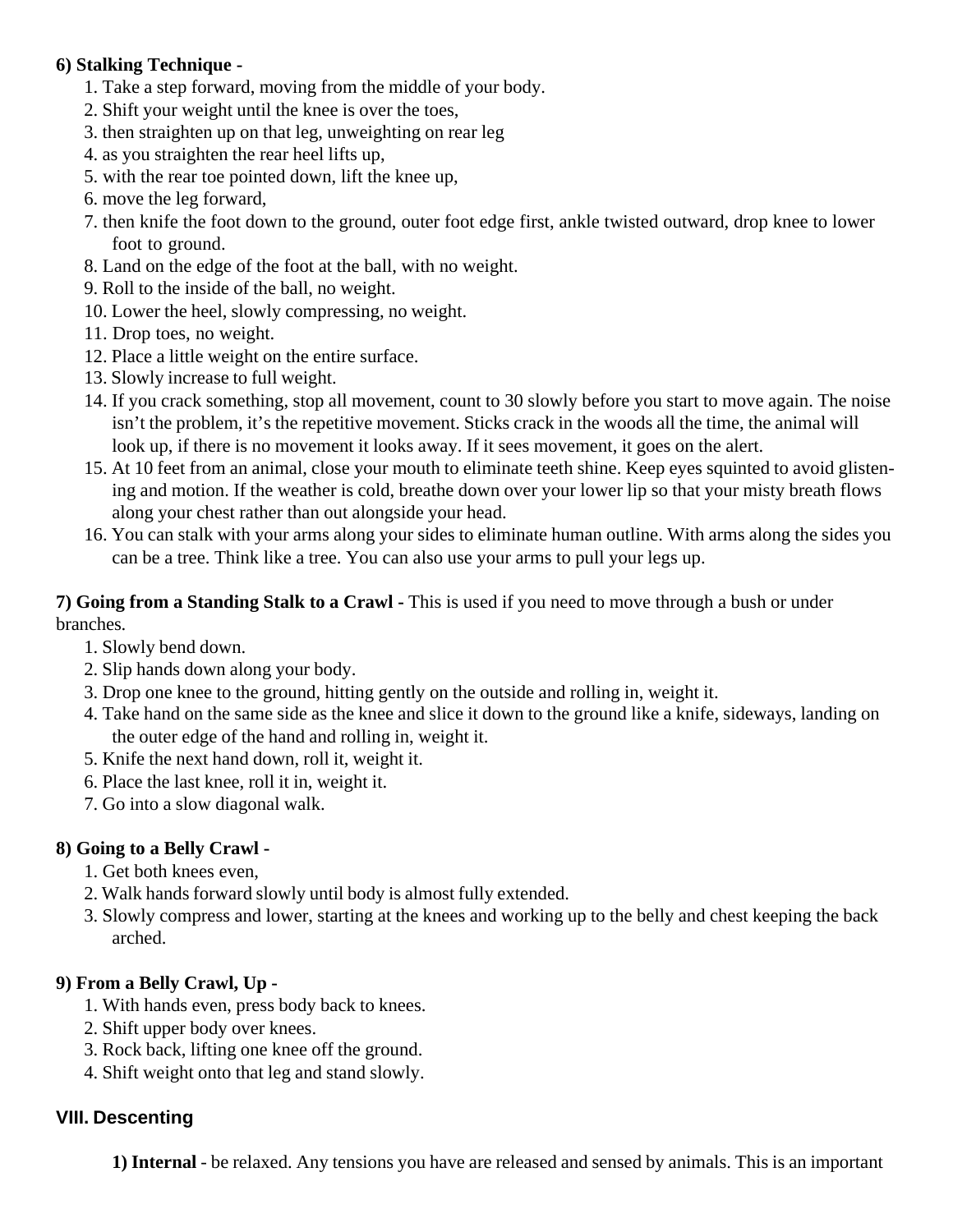survival skill for the animals.

**2) External** - This is for removing human odors. First, avoid using perfumes, after-shaves, scented toilet paper etc. Wash with a natural soap (Dr. Bronner's) or mild soap without deodorants (Ivory). eating garlic, onions, or red meat for several days (these all create specific body odors). Any specific descenting should be done before you enter an area.

- 1. **Fragrant plant** Crush a fragrant plant or evergreen needles and rub on the body particularly heavy scent areas, throat, arms, armpits, and groin. As you sweat you will need to redo this. Don't take all the plant from one site - it does too much area damage.
- 2. **Strong tea** various types especially pine tea can be brewed up and kept in a misting bottle. yourself as you go into an area. It is important to make the tea from a local plant or the smell will be recognized as unnatural.
- 3. **Smoke from a campfire** smoke smell is natural in the woods. Only seeing smoke or fire frightens animals. By standing in smoke your descent yourself and your clothes.
- 4. **Sweat Lodge** this is the most effective (and most time consuming) descenting method.
	- i. Take a bath with natural soap.
	- ii. Take a sweat for 20 minutes, cleaning out the pores and relaxing the mind and body for the stalk.
	- iii. Clean off in a stream. The stream must be clear or the open pores will suck in dirt.
	- iv. Descent you and your clothes using a,b, and c. Or put your clothes in a bag with pine and cedar boughs for several days before stalking.

## **IX. Camouflage**

Any camouflage should be created for the area you are stalking in. Based on vegetation and colors.

**1) Exposed Body Parts** - everything should be mottled to break up your outline. A clear area is an indication of something.

1. Put on a base coat - take the shine off hair and skin using dirt, dust, or mud, These all dry to a solid dull color. Over that blotch in skin with black charcoal, mottle it in. Do the bottom of your feet if barefoot (when lying down) and if wearing shorts camo up high (in case the shorts ride up).

### **Bibliography**

Tom Brown's Field Guide to Nature Observation and Tracking, Tom Brown and Brandt Morgan, Berkeley, New York, 1983.

# **Tracking & Nature Observation Field Session:**

- Make a track box alongside a trail at the institute and make marks.
- Demonstrate & practice Wide-angle vision.
- Demonstrate & Practice focused hearing.
- Spend 5 minutes with one plot of ground, know it intimately.
- Demonstrate Fox Walk, practice in field.